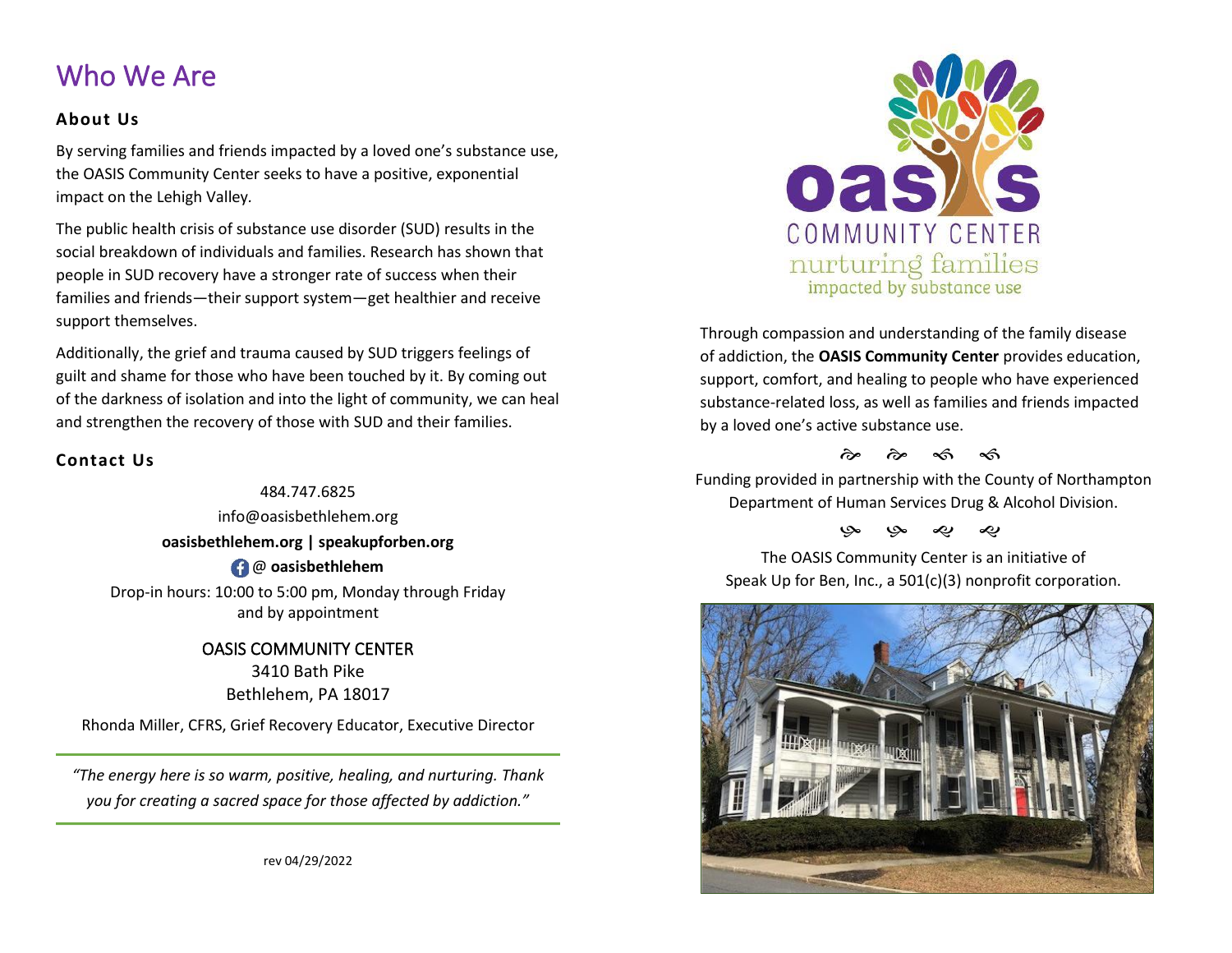# Certified Family Recovery Specialists

As family members impacted by a loved one's substance use, our team has a personal understanding of the disease of addiction. We support and assist you in exploring multiple pathways to family recovery.

*Certified Family Recovery Specialists receive comprehensive professional training for their credentialing by the Pennsylvania Certification Board.* 

### **Understanding and Support**

We provide peer-based support, education, and recovery-oriented resources to families and friends in a safe and confidential setting. We will help you move into and through the process of recovery from the effects of the family disease of addiction.

#### **Connections to Resources**

As part of the larger recovery community, we can identify and connect you and your family to a wide variety of resources best suited to your needs.

### **Meet Our Certified Family Recovery Specialists (CFRS)**



Rhonda Miller, CFRS, Certified Grief Educator Executive Director Speak Up for Ben, Inc. at OASIS Community Center [rhonda@oasisbethlehem.org](mailto:rhonda@oasisbethlehem.org) 



Tina Thomas, CFRS Family Education & Support Speak Up for Ben, Inc. at OASIS Community Center [tina@oasisbethlehem.org](mailto:tina@oasisbethlehem.org)

*Both Rhonda and Tina have walked alongside their sons, as they struggled with addiction beginning in adolescence and spanning into adulthood. Rhonda's son Ben experienced early recovery but ultimately lost his battle. Both have experienced the spectrum of family grief, are compassionate listeners, and are equipped to guide you into family recovery.*

# Invitation to Change© Support Group *NEW!*

Our CFRS staff have received Level I Certification from the Center for Motivation and Change (CMC) to facilitate this new evidence-based program. This drop-in support group is designed for families and loved ones of people struggling with substance use. The Invitation to Change Approach (ITC) is grounded in compassion, connection, and the understanding that families, loved ones, and professionals can have a powerful helpful impact on those struggling to change. Incorporating CRAFT, participants utilize the ITC workbook. In-person or virtual.

The Center for Motivation and Change is a nonprofit group of clinicians and researchers in NYC who authored the ground-breaking book *Beyond Addiction: How Science and Kindness Help People Change.*

Contac[t tina@oasisbethlehem.org](mailto:tina@oasisbethlehem.org) for more information.

# Family Counseling Group Program

Our licensed professional counselor utilizes psychoeducation to help participants strengthen their resiliency, learn effective communication strategies, and develop tools to aid in the family's recovery journey.

*Please note this group is for family members and does not include the loved one with the substance use condition.* 

- Offered as a 10-week, small group series with a rolling admission
- Advance registration required

Contact [info@oasisbethlehem.org](mailto:info@oasisbethlehem.org) for more information or to register.

## Strengthening Families Program *NEW!*

This 7-week program is for children (ages 10 to 14) and their kinship caregivers. A nationally recognized program, it uses evidence-based family skills training. Each week begins with dinner together followed by breakout sessions. Caregivers learn parenting skills and children learn life and refusal skills. Both groups then come back together for a joint family practice session. Trained facilitators provided by the Center for Humanistic Change. Visit [www.strengtheningfamiliesprogram.org.](http://www.strengtheningfamiliesprogram.org/)

Contact [info@oasisbethlehem.org](mailto:info@oasisbethlehem.org) for registration information.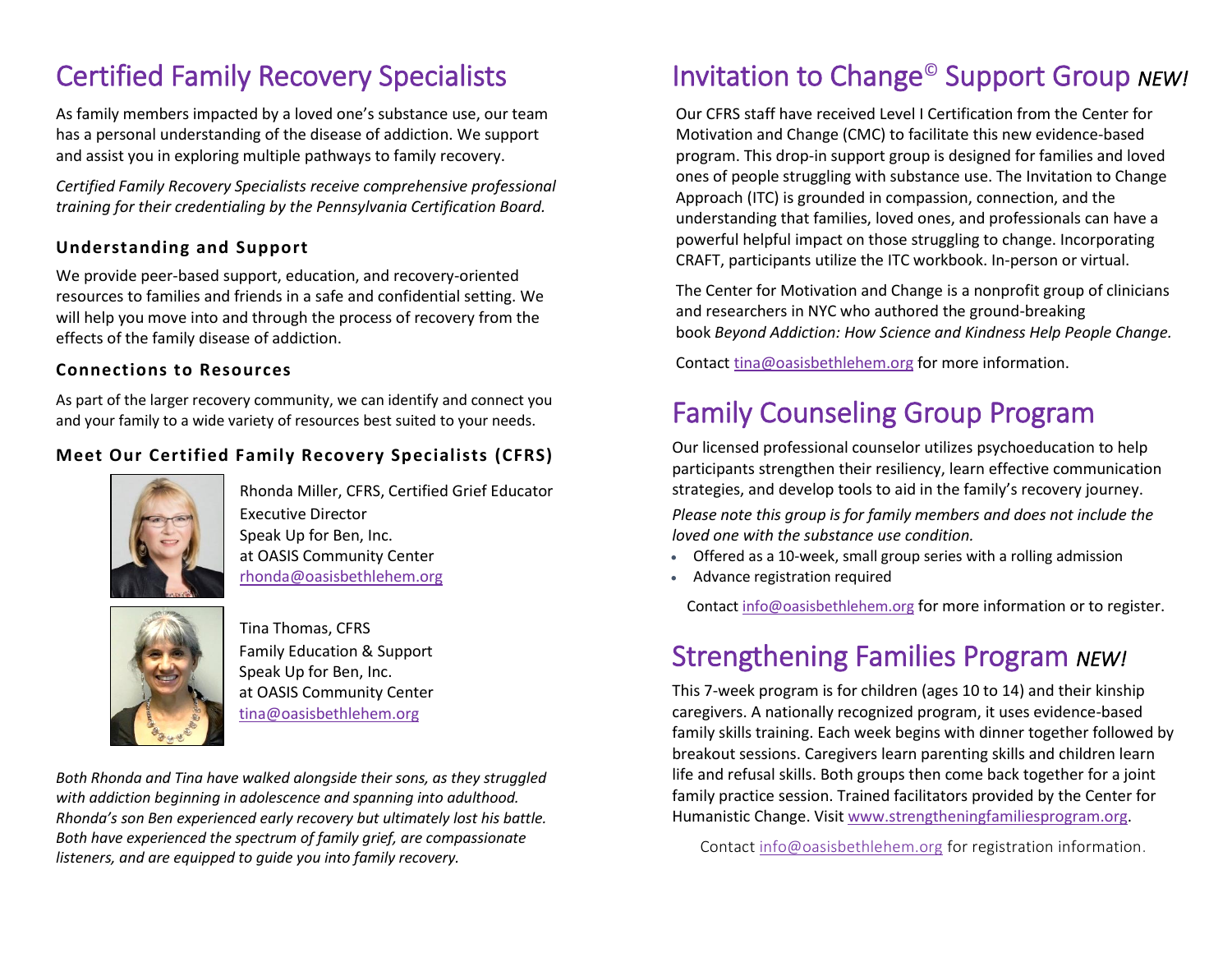## OASIS Support Groups

### **Sharing Experience, Strength, & Hope:**

Family members need support as part of their own recovery process. OASIS currently hosts the following groups on a regular schedule:

- **Family Counseling Group –** Mondays, 5:30 to 7:00 pm \*
- **Adult Children of Alcoholics** (ACA) Mondays, 7:15 to 8:30 pm Zoom • ACA in-person – Thursdays, 5:15 to 6:15 pm *NEW!*
- **Co-Dependents Anonymous** (CoDA) Tuesdays, 12:00 to 1:00 pm
- **Invitation to Change** (ITC) Tuesdays, 6:00 to 7:30 pm *NEW!*
- **Al-Anon Family Group** Tuesdays, 7:00 to 8:00 pm
- **Drop-In Grief Group**  Wednesdays, 5:30 to 6:30 pm
- **Bethlehem Parent & Family Book Study** Wednesdays, 7:15 to 8:30 pm
- **SMART Recovery for Family & Friends –** Thursdays, 6:30 to 8:00 pm
- **SMART Recovery (any addictive behavior) –** Thursdays, 6:30 to 8:00 pm
- **Kinship Caregivers Grief Group –** call for current schedule \*
- **Children's Youth Grief Group –** call for current schedule \*
- **Young Adults Grief Group** call for current schedule \*

*\** advance registration required

Visit the www.OasisBethlehem.org/Calendar page for meeting announcements and Zoom links, if applicable, for virtual meetings.



*Our studio room accommodates larger meetings and workshops.*

# Supportive & Therapeutic Activities

### **A Focus on Self-Care and Wellness**

While dealing with a loved one's substance use conditions, family members often overlook their own self-care. We are continually designing new programs to nourish the body, mind, and spirit:

- Guided Meditation & Holistic Modalities
- Herb Gardening & Cooking Classes
- Restorative Chair Yoga Wednesdays, 9:30 to 10:30 am
- Serenity Retreats & Wellness Days



Our gathering room is used for yoga classes, meetings, and social events.

### **Social Connections in a Healing Environment**

So often, families struggling with a loved one's substance use or substance-related death feel isolated and alone due to the stigma associated with addiction.

OASIS provides you with opportunities to connect with other individuals and families through fellowship:

- Arts for Wellness Excursions
- Dinners/Picnics/Pot Lucks
- Wellness Book Studies
- Music, Games, Crafts
- Nature Walks
- Educational Programs
- Family Recovery Day
- Service Projects